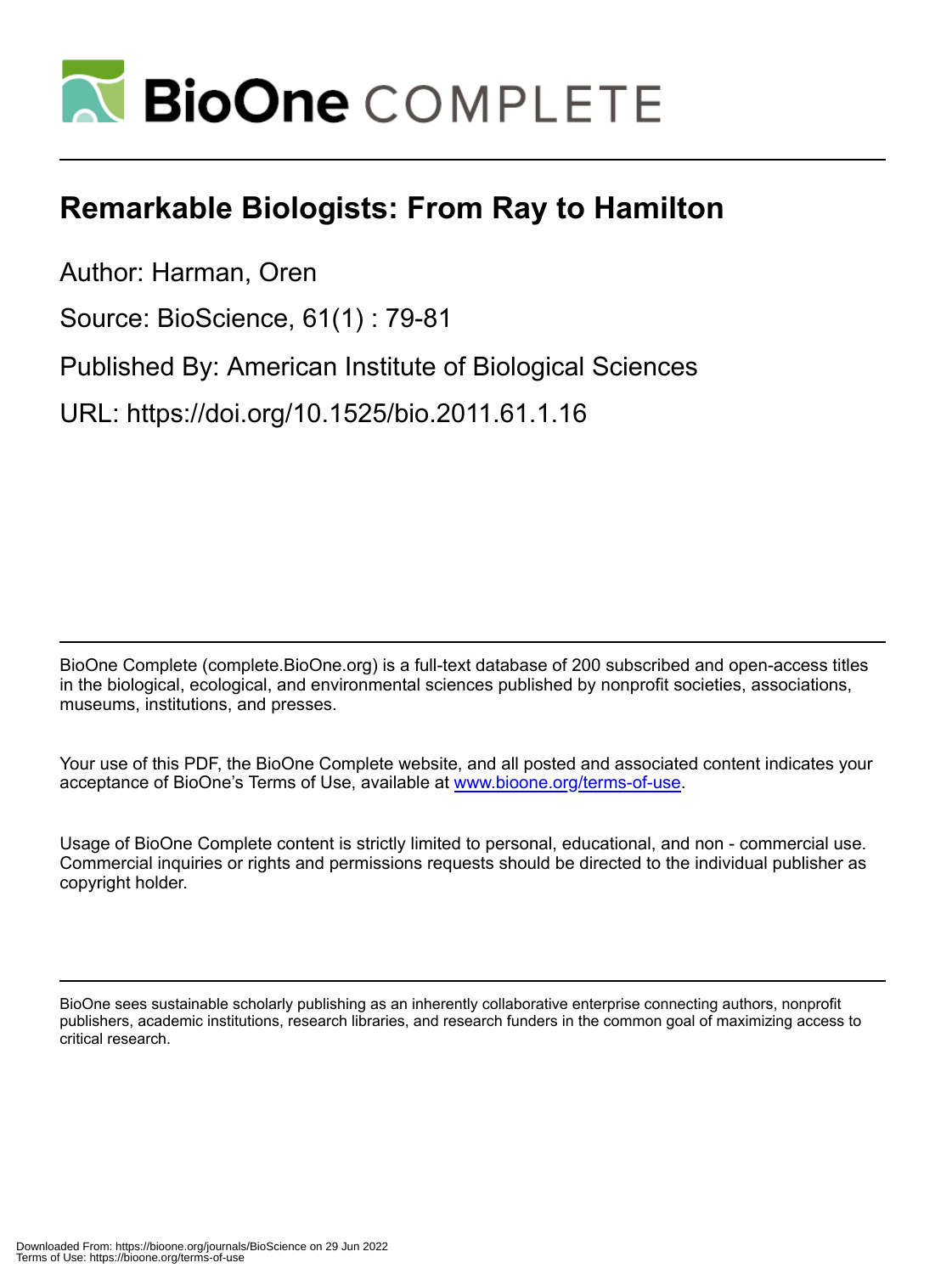not the, key to their success: silk. This book is aimed at anyone with an interest in natural history, and provides a fundamental course on arachnology, evolution, and genetics. It therefore serves as an ideal introduction to spiders and a tempting peek at the field of silk research that I hope will leave the reader forever fascinated and enthused by these wonderful web weavers.

Leslie Brunetta is a freelance writer whose articles have appeared in the *New York Times*, *Technology Review,* and the *Princeton Alumni Weekly*, as well as on National Public Radio and elsewhere. Catherine L. Craig, a research associate of Harvard University and author of the monograph *Spiderwebs and Silk*, is an internationally recognized evolutionary biologist, arachnologist, and authority on silk.

A silk researcher myself, I can appreciate how, much like an orb-weaving spider's web, the authors attempt to combine several different threads, each with a specific function, into a structure carefully designed to ensnare the mind of the reader. They begin with one of the strongest, the scaffolding or dragline silk; a discussion about the genesis of the arachnids based on fossil records and a detailed history of evolutionary theory. From this scaffolding they then spin the underlying framework through their description of how minor changes in the structure of silk molecules have endowed the spiders with new silks to use and thus conquer their environment. This is then replaced by a captivating spiral of stories over the second half that delves into how silk plays an integral role in a spider's life from dispersal as young to capturing the next meal and mating.

This book is the result of a dialogue between a scientist (Craig) and nonscientist (Brunetta), and is essentially a more accessible version of Craig's excellent academic text *Spiderwebs and Silk*. The authors achieve the difficult task of conveying many high-level yet fundamental biological concepts while preventing the reader from becoming entangled in specialized language and theories. On occasion, however, this conversation becomes tangential, and

the flow of the narrative is sometimes lost as the authors revisit concepts that would have been better introduced much earlier (specifically, the chapter on evolutionary-developmental biology). Yet these digressions are rarely laborious, and to the uninitiated, they serve as a good source of background knowledge that enhances the appreciation of the subject matter.



I particularly enjoyed the wide range of examples drawn from across the world of arachnids that build upon each other subtly, yet convincingly, into a cohesive and logical hypothesis for the evolution of web structures and how they represent evolutionary trade-offs between a range of competing ecological and genetic factors. This was all explained in a well-conceived manner and endows the reader with unique insights into the mindset and approaches taken by an evolutionary biologist.

Those who read *Spider Silk* in the hope that the mysteries of silk's superior mechanical properties will be revealed may be surprised to learn that we don't really know (yet). I was relieved by this truly refreshing admission, as I work in a field where most would have you believe that this mystery is solved with every new paper. I do feel, however, that the authors lacked conviction with respect to our current understanding of structure–function relationships in silk. Their explanation tends to focus too much on the protein sequence and, in my opinion, not enough on the other, equally important aspects of silk production: the coevolution doi:10.1525/bio.2011.61.1.16

of the glands (morphology) and how silk is spun (behavior). For example, the same silk protein pulled through the same silk duct at different speeds produces fibers with very different mechanical properties, something eminently more phenotypically plastic than chancing upon a new beneficial mutation. However, I think this merely highlights why we are so fascinated by this material; its elusive qualities are just out of our reach, and only through continued research and inspiring the next generation of scientists from all disciplines to tackle this important and interesting issue will we be able to "unravel" the web.

In summary, Craig and Brunetta successfully walk the thin line between education and entertainment, providing a solid foundation from which the reader can balloon into the world of the arachnids.

# CHRIS HOLLAND

*Chris Holland (christopher.holland@ zoo.ox.ac.uk) is a fellow by examination at Magdalen College and a member of the Oxford Silk Group in the Department of Zoology at the University of Oxford, United Kingdom.*

#### WHY SCIENTIFIC LIVES?

**Remarkable Biologists: From Ray to Hamilton.** Ioan James. Cambridge University Press, 2009. 196 pp., illus. \$46.99 (ISBN 9780521699181 paper).

oan James is emeritus professor of<br>mathematics at Oxford University, oan James is emeritus professor of and in recent years he has become interested in scientific lives. As with his earlier *Remarkable Mathematicians* and *Remarkable Physicists*, here too, in *Remarkable Biologists*, he fancies himself neither a professional historian nor philosopher of science but rather more like an ice-cream vendor, providing stylized tastes on small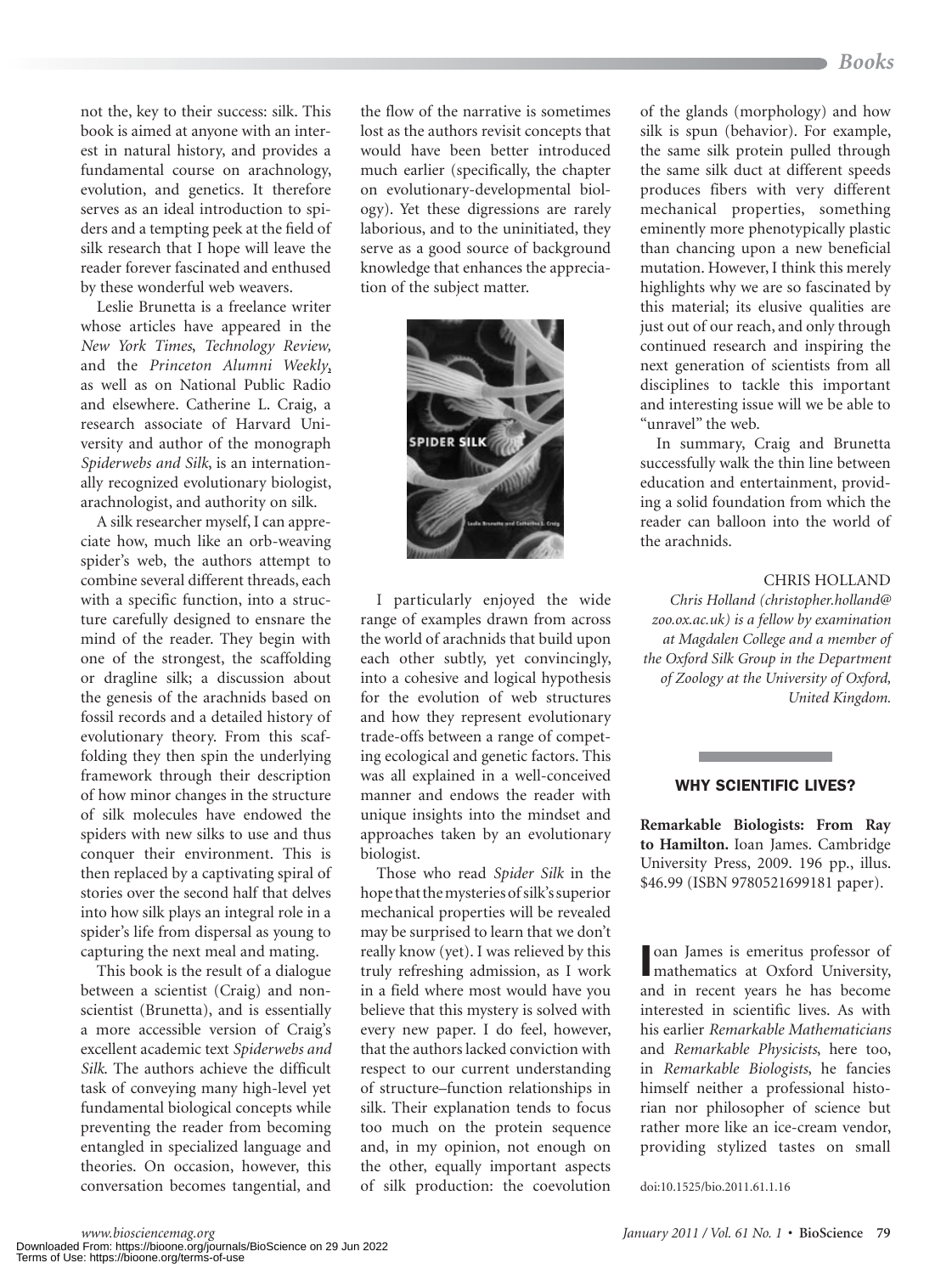spoons to interested passersby, inviting curiosity, perhaps hoping to fall upon a veritable sweet tooth. "This book is intended for those who would like to read something, but not too much," he writes in the preface, "about the life stories of some of the most remarkable biologists born in the last four hundred years." James has handpicked 38 of them, not necessarily on the basis of their eminence or scientific legacies, but rather in the interest of providing variety. Candidly, James admits that a main criterion for inclusion was that a full-scale biography of the figure already exists. So, what kind of glimpses does he provide?

There are both men and women in this collection (33 versus 5), from 10 different countries: naturalists and theoreticians, botanists and geneticists, animal behaviorists, ecologists, evolutionists, and a sexologist (Kinsey). Most have become immortalized—in sculpture, in named chairs and institutions, in literature (Beatrix Potter, author of *The Tale of Peter Rabbit*, is one of the biologists seemingly randomly featured), or in national lore (from Darwin to Rachel Carson to Emperor Hirohito of Japan). In all cases, the emphasis is placed not on the actual science but on biographical sketches, the likes of which begin, "his parents were amongst the semi-impoverished lesser nobility of northern France" (Lamarck), and offer such esoteric descriptions as "his favourite Montbéliard chitterling sausages were never missing from his table," alongside more suggestive illuminations such as "he was a very secretive man and it is not certain that his writings reflected his real opinions" (both of the latter statements referring to George Cuvier). James can be rather opinionated. Here he is on John James Audubon: "His monumental work *Birds of America* is one thing, the slaughter of wildlife, often hundreds of specimens to make one drawing is another…neither honest nor fair…he was only marginally literate and was indifferent to the truth." So too at times can he wax rather embarrassingly hagiographic: "His head was simply magnificent, his forehead large and well developed, and

his brilliant, intelligent and searching eyes could best be described by the word fascinating, while his mouth and somewhat voluptuous lips were expressive, and in perfect harmony with an aquiline nose and well-shaped chin." I wonder what Louis Agassiz would have made of such descriptions of his visage.

Some of the nuggets are delightful, such as the fact that Sir Hans Sloane, father of the British Museum, who played a leading role in establishing the practice of inoculation against smallpox, also, having become familiar with chocolate in Jamaica, "found it more digestible when mixed with milk," thereby inventing milk chocolate for posterity (much to the delight and profit of Messrs. Cadbury). Or the rebuff of Carl Linneaus's joyous botanical field trips with his students at the University of Uppsala by a rector who thought that "we Swedes are a serious and slow-witted people; we cannot, like others, unite the pleasurable and fun with the serious and useful." In an essay in which she insisted that biography should be considered a craft as opposed to the art of fiction, Virginia Woolf (1974) wrote: "Biography will enlarge its scope by hanging up looking glasses at odd corners." I am less sure of the hard and fast craftart divide, but "looking glasses at odd corners"—yes, by all delicious means.

Still, as one advances from sketch to sketch, a nagging contemplation slowly seeps into the neuronal gaps in the mind. Why, after all, scientific lives? What is to be gained from considering childhood mentors; doting or otherwise deranged mothers; motivations; idiosyncratic quirks; or even the larger political, cultural, material, and institutional setting in which science operates? Isn't science ultimately about enduring laws and the uncovering of objective, universal truths? "It is a fine part of history to reconstruct researchers' personal dreams of glory or god," a recent review in *Science* offers. "Scientists may need such dreams to keep them going through the long, hard hours. But after the discovery it is only the outed secret of nature that matters" (Frank 2010). Newton, as John Maynard Keynes noted, regarded the universe as a cryptogram set by the Almighty, but this has little bearing over "the truth of force equals mass times acceleration."

In the history of science, debates have raged for years between "internalists" and "externalists." Despite valiant and meaningful attempts to dishonor the fatuous distinction, it seems as though there will always be minds that lean one way or the other, somewhat similar to the nature versus nurture divide. But whether one professes the social construction of knowledge, or otherwise doubts and discounts the penetration of culture and psychology of the *sanctum sanctorum* of pure rational scientific inquiry, it seems to me that the beauty and profundity of the history of science ultimately stem from bringing both sides to the table. In particular, it is the juxtaposition of the transcendence of nature's laws with the frailty and peculiarity of the human condition—in all its splendor and messiness and unavoidable transience—that truly provides a justification for the study of the history of science, as opposed to the study of science itself.

So despite the fact that this collection suffers in places from hagiography or just plain laziness (the explanation of Fisher's fundamental theorem just falls short and is really under par); despite the fact that the bibliographies provided for each chapter are often out of date and not very helpful; and despite unexplained biases (is the author trying to make a historical redress by oddly providing Alfred Wallace 14 pages of text when all the rest receive a maximum of 5?), there is still something to be gained from this collection of biographical sketches. The visage of John Hunter, the father of the scientific principle of surgery, driving into London in a carriage drawn by buffaloes; the picture of the childless and reclusive Barbara McClintock waiting at the local Cold Spring Harbor bus stop to walk young children home, "describing to them the wonders of nature as they went along"; the anguish Geoffrey Saint